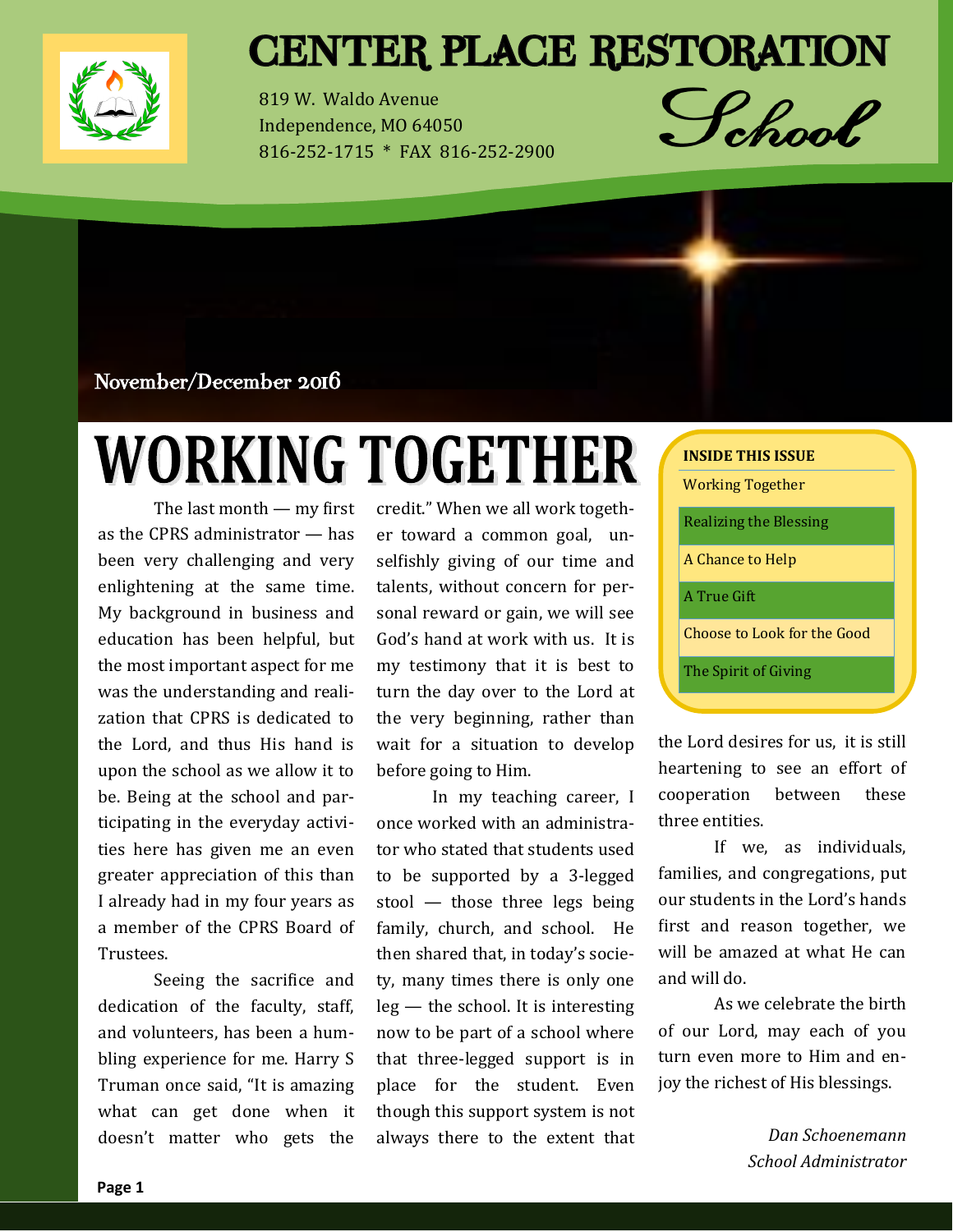For as long as I can remember, I have been going to church camps and reunions every summer. It was what our family looked forward to most. For most years, reunion was our only vacation. I'm so thankful for that tradition. It had a great impact on my life. I made wonderful friendships, had great spiritual experiences, and learned many leadership skills. I remember the feeling I had when it was time for the camp to close. School would be starting soon and I wouldn't see my friends until the next district activity or music contest or sporting event. I often thought to myself, "Wouldn't it be great if we had a church school that we could all go to? It would be like reunion all year long."

Years later, I found myself sitting in a staff meeting at Center Place Restoration School. My kids had been going to the school for many years, but I had not fully realized the blessing of it. One year before, I had received a call from the school administrator and had been asked to teach elementary music. My degree is in Elementary Education and I had never taught music, but it was two days before school was to start and they needed a music teacher. I had sung in some good choirs and I took a few voice lessons, but other than leading campfires and a few Vacation Church School Youth Choirs, I really did not have much experience. I talked to the former teacher, got some advice from a couple of music teacher friends, and leaned on a great accompanist. I made it through the year with a lot of prayer, fasting, and just taking one step at a time or should I say one concert at a time?

After going through my first year of teaching music, I finally had some time to reflect. As I said, I was sitting in the staff meeting a day before the start of school. Our administrator asked if any of us had a testimony that we would like to share. The spirit flooded me. I knew I needed to stand and testify of his great blessings to me and my family. It wasn't until that moment that I realized that the Lord had allowed me to live the dream I had as a child. My children were going to a church school and I was teaching there. What a great blessing CPRS has been and continues to be to me and my family.

> *Brenda Williams Elementary Faculty*

#### **A CHANCE TO HELP**

Now in our 25th year, CPRS has been grateful for the support we have received from our church community. It is through your prayerful consideration and financial contributions that we continue to meet the needs of our families.

As the year draws to a close, those who feel led to assist in our work through monetary donations may designate one of three areas for use of their funds:

\*General operating fund, which provides academic fundamentals such as books, materials, salaries, and building upkeep.

\*Student Tuition Assistance, which provides financial assistance to our families who need help with their monthly tuition fees.

\*Adopt-a-Student, which gives you the opportunity to sponsor a specific student or family.

Contributions may be mailed directly to the school or you may visit our website at cprsgoldeneagles.com and click on the green "donate now" button.

We appreciate your continued support of the students and our school.

"And daily ...they ceased not to teach and preach Jesus Christ." Acts 5:42 **Page 2**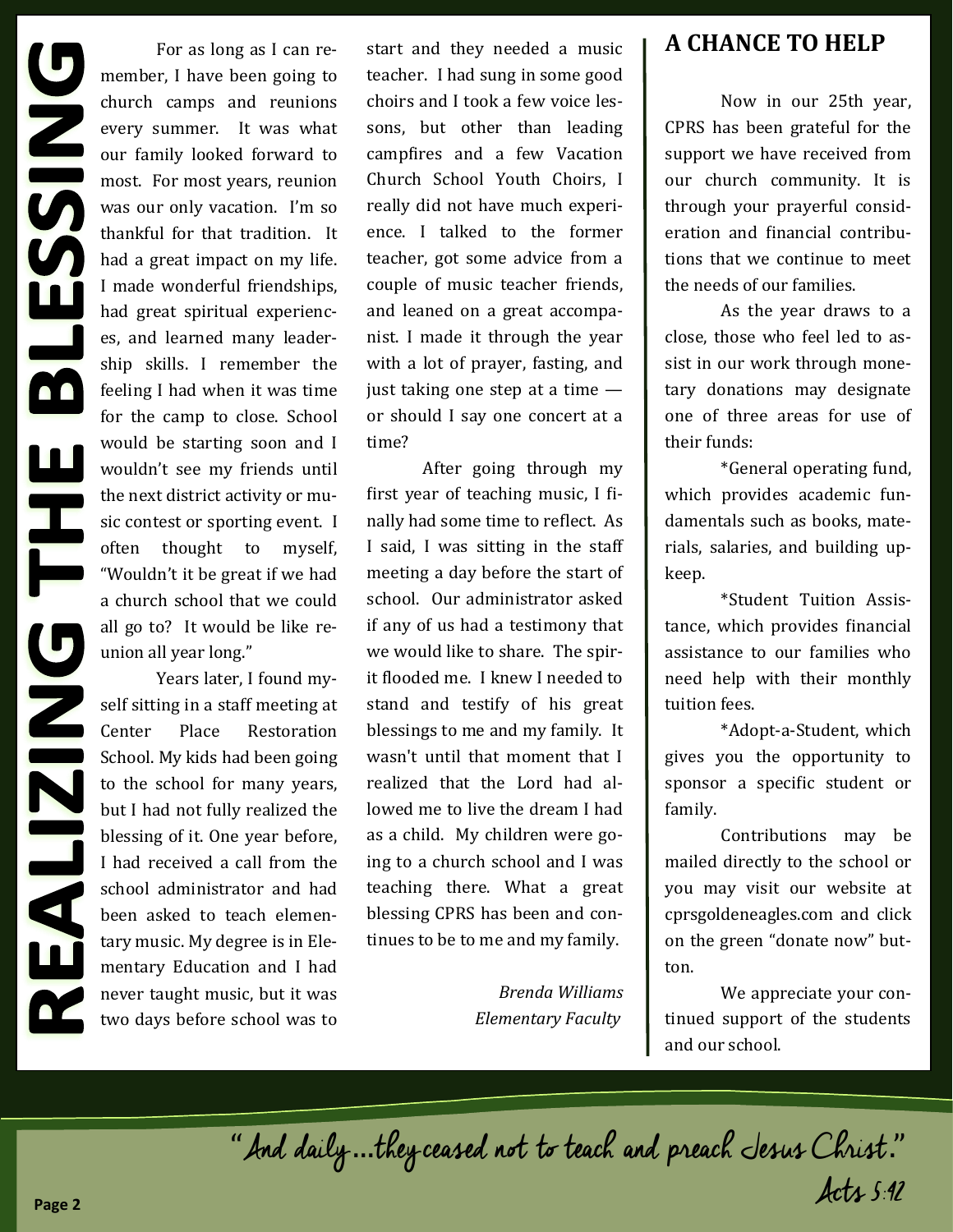## **A TRUE GIFT**

As a parent, you ask yourself, "How can I provide a better environment for my child than I had growing up?" There is no perfect answer to this question. You have to pray and follow your heart. In our daily prayers for our children, my wife and I always ask for guidance concerning every aspect of their lives, including their education. We have done this ever since our oldest child – Hadlee – was a newborn. Before she was old enough to start school, we considered several options about where we might send her for her education. After exploring all options, and with prayerful consideration, we chose Center Place Restoration School.

CPRS has truly been a blessing to Hadlee's education. She receives the same curriculum she would get at a public school, but with a faith-based foundation. This foundation is what we were looking for in an educational environment, in order to be able to reinforce our faith outside of our home. CPRS is a true gift – not only for Hadlee, but for our entire family. We thank the Lord every day for providing this blessing.

> *Matt Hakes CPRS Parent*

#### TOSE TA LA **CHOOSE TO LOOK FOR THE GOOD**  $\cdots$   $\cdots$

I started my time at CPRS in kindergarten, was homeschooled in music for the communication in 1st and 2nd grade, and then came  $t_{\text{max}}$  and  $t_{\text{max}}$  and their came back in 3rd grade. I have been here ever since. Those two years that I was away, I knew I was missing something that I had experienced my first year. Something about the building, the students, the teachers, all left this feeling in my heart that I couldn't pin down — I just wanted to go back. I remembered the feeling when I would walk into the sanctuary for chapel every week and see the older kids singing praises to God. I was so happy. My little body would be filled with joy as I looked around at all the people clapping their hands and smiling with this energy for Jesus. I didn't know why I always felt so happy walking in, I just did. I would crave the whole-school chapels because I knew that meant the songs would be loud, and I would get goosebumps listening to the big kids singing behind me. I loved that. When I finally went back in third grade, that exact feeling I had missed so much came back. I would walk into chapel and would get the same joy I had a few years ago in kindergarten. As I grew older, I got more involved

with church camps and church classes, and started to learn what the spirit was supposed to feel like and how to recognize it. The description I always heard perfectly matched what I had been feeling all these years at CPRS. It explained the overwhelming burning happiness of hearing the praises to God, the smiling faces of the teachers who so lovingly took me under their wing, and the pride our school had for Jesus.

As I've grown older, I have learned so many lessons and gained wonderful experiences. You can chose to look for the good or the bad no matter where you are, and there is so much good to be found here. The teachers have shown me what true sacrifice looks like. They could be teaching somewhere else, most likely making much more, but instead continue here staying long into their evenings to help us with anything we need. They bend over backwards for us, and give us as many opportunities as they can.

I have made lifelong friends with my class and have unforgettable memories. Service projects to help the homeless, putting on church services, crying together, laughing together, going to Chinese buffets together, everything together. I have

*Choose cont'd on page 4*